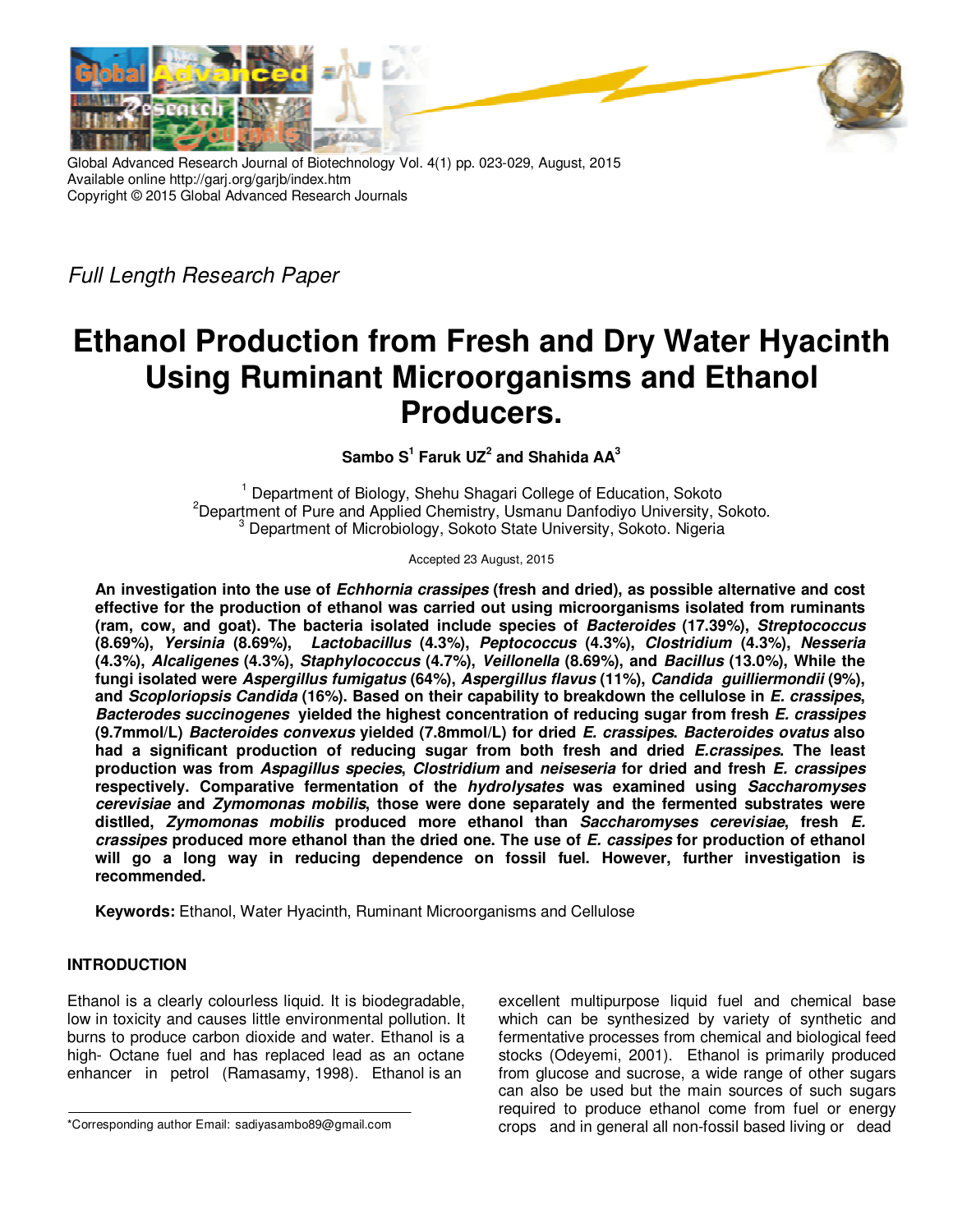organisms and organic materials that have an intrinsic chemical energy content; (Klass, 2005).

As price and availability of fossil fuel become subject of concern there is renewed interest in examining the fermentation process as means of producing all or portion of the future needs of ethanol. Hence the only carbon source known that is large enough to be use as substitute to fossil is the biomass of which aquatic plants have the benefit of not requiring fertile land to grow and thus do not take precious space away from food crops; also the harvest frequency of aquatics tends to be in the order of days where as the frequency for trees and crops are on the order of years and months. Such aquatic includes water hyacinths and algae (Hronic et al., 2007).

Water hyacinth is regarded as a nuisance plant because of it remarkable growth rate and is considered by many as an invasive pest; water hyacinth where not controlled could cover lakes and ponds entirely, this dramatically affect water flow, block sunlight from reaching native aquatic plants and starve the water of oxygen often leading to fish kill. The plants also create a prime habitat for mosquito, the classic vectors for malaria and a species of snail known to host the parasitic flatworm which causes Schistosomiasis (snail fever); However, the use of plants like water hyacinth (non edible) is deem necessary in the sense that the waste is of no economical value and if not well disposed it could turn into a form of hazards and a threat to the environment hence it would be beneficial if this waste material could be processed into a source of useful energy. This research had therefore utilized the water hyacinth to produce ethanol by harnessing the cellulose degrading capability of microorganism in some ruminants (enzyme hydrolysis) and employing the fermentative capability of yeast and Zymomonas mobilis to ferment the substrate and finally distilled the fermented substrate.

Humprey and Lee (1997) stated that with the ever increased price and dwindling supply of crude oil, ethanol fermented from grains and other renewable organic resources is in close competition with synthetic ethanol produced from ethylene; in 1984, 150 million gallons of ethanol were produced synthetically in the United States, and around 500 million gallons of ethanol were produced by fermentation close to 1.1 billion gallons produced in 1992. Ethanol is widely used as partial gasoline replacement in U.S and in other part of the world such as Canada. It can also be used in a variety of crocking, heating and lighting appliances. Fuel ethanol that is produced from corn has been used in gashol or oxygenated fuels since 1980, ethanol that is blended directly with gasoline in a mix of 10% ethanol and 90% gasoline is called gashol. Recently, the US automobile manufacturers have announced plans to produce significant number of flexible - fueled vehicle that can use ethanol blend - E85 (85% ethanol and 15% gasoline by volume). Demand for ethanol E85 has grown from 144,000 gallons in 1992 to 2 million gallons in 1998.

(Humprey and Cariatas, 2007). The largest single use of ethanol is as a motor fuel and fuel additive. However, the largest national fuel ethanol industries exists in Brazil (gallons sold in Brazil contains at least 20% ethanol and anhydrous ethanol is also use as fuel in more than 90% of new cars sold in the country.

The research was aimed at producing ethanol from both fresh and dried water hyacinth (Echhornia crassipes) by harnaissing the cellulose degrading capability of some ruminant microorganisms and the use of ethanol producers.

## **MATERIALS AND METHODS**

Eichhonia crassipes (water hyacinth) was collected from Maimasukka River Sokoto North Local Government Area Sokoto State. Three water hyacinth plants were sundried and processed into powder using morta and pestle and were passed through sieve to remove the large debris. Another three of the plant were cut into small pieces and blended with a blender and passed through a sterile muslin cloth to hydrolyse the water hyacinth.

#### **Determination of physico – chemical qualities of fresh and dried water hyacinth**

200 grams of both fresh and dried samples of water hyacinth were analyzed in Agric

Lab Usmanu Danfodiyo University Sokoto for determination of moisture, ash, lipid, fibre, nitrogen, and carbohydrate using methods described for soil and plant analysis (1979) and methods by Bakare (1985) and the results indicate in table 4.

## **Hydrolysis of water hyacinth**

Conical flasks were labeled according to the number of bacterial and fungal isolates identified with cellulose hydrolyzing capability (obtained from rumen of ruminant) and each flask prepared in duplicate. For the fresh water hyacinth 200ml solution of the processed samples was added in each conical flask, while for the dried sample 10g were added in the each conical flask followed by 200ml of distilled water and shaken vigorously to mixed. The conical flask were plugged with cotton wool and foil paper and sterilized at 1210c for 30min. The solutions were allowed to cool and were inoculated with a good growth of the corresponding bacterial and fungal isolates excluding the control. The solutions containing fungal isolates were incubated at room temperature for 5 days. While those containing bacterial isolates were incubated in an incubator at 370c for 5 days (Okusanmi 2008).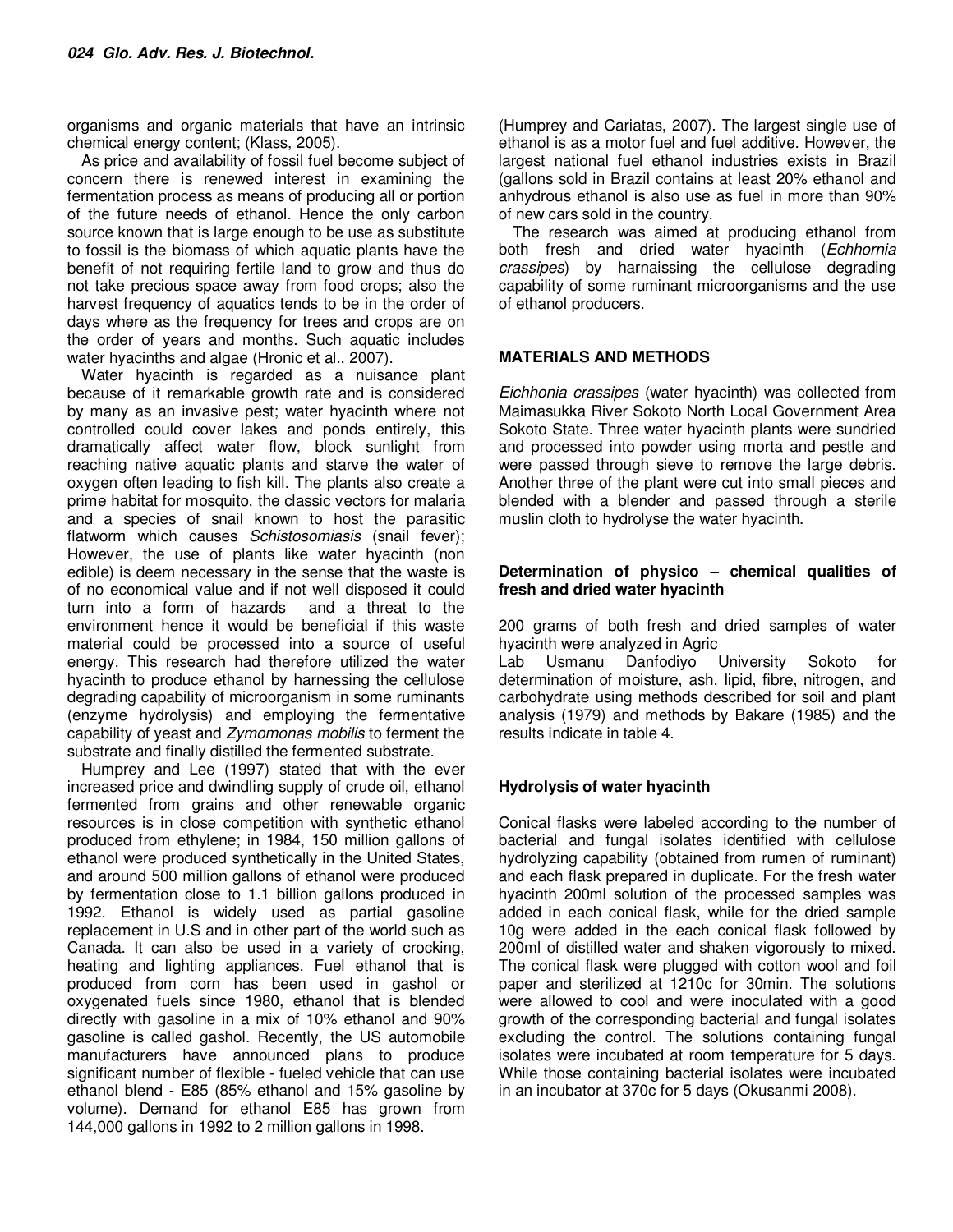#### **Determination of reducing sugar concentration**

After 5 days of incubation, the samples were filtered and the presence of reducing sugar in each filtrate was detected using benedict's test. Spectrphotometry was applied to find the concentration of reducing sugar in each sample.

Into 5ml of each sample, 2ml of Benedict's reagent were added. The resulting mixture was placed in a boiling water bath for 5min. Positive result gave rise to brown colouration (Plummer, 1971).

From a stock solution of 20mmol/L, standard glucose concentration of 0mmol/L, 2.5mmol/L 5mmol/L 7.5mmol/L and 10mmol/L were prepared and 5ml of each was put in a test tube. 2ml of Benedict's reagent were then added to each tube and placed in a boiling water bath for 5min. Absorption of each content was read with spectrophotometer at 477nm. The readings were used to plot a graph of absorbance against concentration. The blank i.e (0mmol/L) which is 10ml distilled water and 2ml Benedict reagent was used to zero the spectrophotometer. In line with this glucose in samples was determined i.e by adding 2ml Benedict's reagent in 5ml of each filtrate and the mixture placed in a boiling water bath for 5min, absorption of a portion of each mixture was then read using spectrophotometer at 477nm, and the glucose concentration was extrapolated from the standard plot.

## **Fermentation**

The filtrates obtained (i.e after hydrolysis) were sterilized and inoculated with 10g of baker's yeast (Saccharomyces cereviseae) which was obtained from the Sokoto Central Market i.e for half of the conical flasks, according to the number of isolates. The rest conical flasks were inoculated with Z. mobilis from the stock: Both flasks were incubated at 300c for 7 days.

## **Distillation and determination of ethanol concentration**

After fermentation the samples were distilled to separate ethanol from water. After this further re-extraction was done using soxhelet apparatus after which the volume of ethanol for each sample is taken using a measuring cylinder and the sample poured into sample bottles and labeled. Determination of ethanol concentration was done using spectrophotometric method in accordance with Zuru et al (2005) This was based on a reaction between ethanol and a dye ( acidic Potassium dichromate) which gives a characteristic colour change that was measured spectrophotometrically. A standard curve was constructed by mixing different concentrations of absolute ethanol prepared by serial dilution followed with addition

of 2ml each of acidic Potassium dichromate. The concentrations were prepared as follows.

a) 2ml of the ethanol were diluted to 10ml in a 10ml cylinder.

b) 2ml of (a) were diluted to 10ml

c) Then 0ml, 2ml, 4ml, 6ml, 8ml, 10ml were taken from (b) and each diluted to 10ml to produce 0% 0.2%, 0.4%, 0.6% 0.8% and 1%. 2ml of acidic potassium dichromate were added into each. The mixtures were heated in a boiling water bath for 5min to allow colour development. The absorbance value for each concentration was determined using spectrophotometer. The values were used to construct a standard curve for ethanol. However, 2ml each of the fermented sample (after distillation) were separately put in a marked test tube and each diluted to 10ml, from this dilution 2ml were taken and diluted to 10ml then 5ml each were taken and diluted to 10ml, 2ml acidic potassium dichromate were added to each, and the mixtures were heated for 5 minutes to allow colour development, after cooling the absorbance value for each sample was taken, and the concentration of ethanol produced in each sample was extrapolated from the standard curve. The actual concentration in mol/dm3 of ethanol in each sample was determined by multiplying the extrapolated value with dilution factor 100 divided by 1000cm3 (equivalent to 1dm3) To detect the percentage of ethanol in each sample the extrapolated concentration(s) was substituted in the following formula.

 $%$  ethanol = Concentration reading x Dilution factor

Volume used

(Mendham et al, 2003).

## **RESULT AND DISCUSSION**

Treatment of both fresh and dry water hyacinth with cellulose degrading microorganisms result in substantial increase in the concentration of reducing sugar when compared with the controls that were not treated with cellulose degrading microorganisms as indicated in (table 1 and 2).

Bacteroids Succinagenes yielded the highest concentration for fresh water hyacinth, in both tables i.e 11.6 and 6.4 mol/dm3 respectively as against 6.0 and 5.7mol/dm3 for dry water hyacinth. However, Bacteroids Convexus yielded the highest concentration of reducing sugar on hydrolysis of dry water hyacinth, 8.2 and 7.5mol/dm3 as against 4.8 and 5.2 for fresh water hyacinth.

Equally Bacteroides ovatus yielded a significant amount of reducing sugar from both fresh and dry water hyacinth 7.9mol/dm3 and 6.7mol/dm3 respectively (Table 1). This indicated that Bacteroides species are better hydrolyzing organisms; and among which Bacteroides Succinogines is the best for hydrolysis of fresh water hyacinth; other bacterial specie that averagely hydrolysed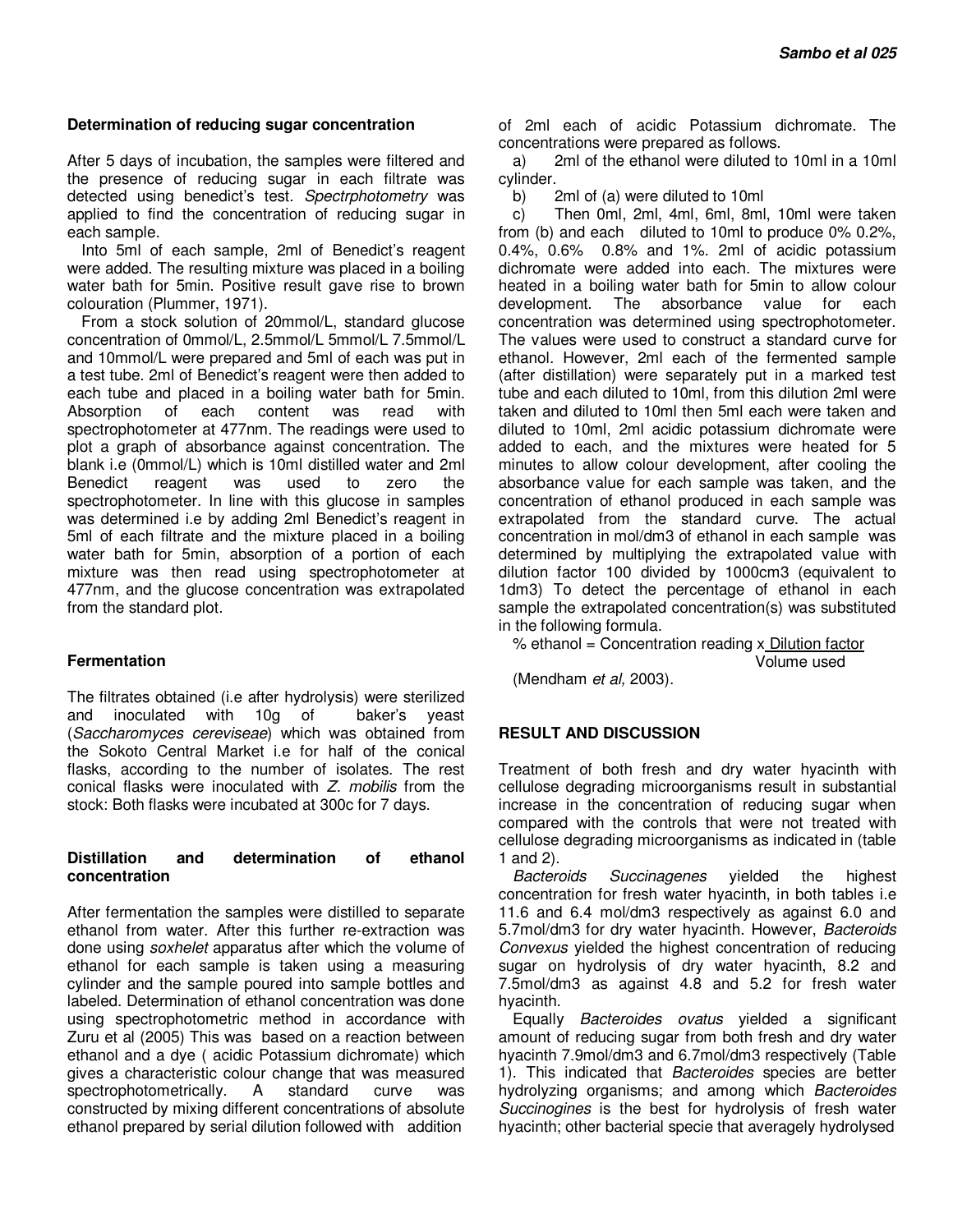|      |                 |                |                            | Con. of reducing sugar |     | Vol of ethanol<br>produced (ml) |      | Conc of ethanol (mol/dm <sup>3</sup> ) |       | % of ethanol |       |
|------|-----------------|----------------|----------------------------|------------------------|-----|---------------------------------|------|----------------------------------------|-------|--------------|-------|
| S/No | Sample          |                | Organism                   | Fresh                  | Drv | Fresh                           | Drv  | Fresh                                  | Drv   | Fresh        | Dry   |
|      | CG <sub>4</sub> | ARB            | Homofermentative           | 6.8                    | 5.4 | 5.0                             | 15.0 | 0.09                                   | 0.037 | 45%          | 18.5% |
|      |                 | Lasctobacillus |                            |                        |     |                                 |      |                                        |       |              |       |
| 2    | AR <sub>2</sub> | ARB            | S. Alattae                 | 5.8                    | 6.0 | 3.5                             | 15.0 | 0.032                                  | 0.024 | 16%          | 12%   |
| 3    | BC <sub>3</sub> | <b>AN</b>      | Bacteroids convexus        | 4.8                    | 8.2 | 19.0                            | 27.0 | 0.063                                  | 0.034 | 32.5%        | 17%   |
| 4    | BC <sub>4</sub> | <b>AN</b>      | Yersinia intermedia        | 6.6                    | 5.6 | 3.5                             | 31.0 | 0.02                                   | 0.037 | 10%          | 18.5% |
| 5    | CG <sub>1</sub> | <b>AN</b>      | Yersinia enterocolitica    | 4.8                    | 7.2 | 21.0                            | 13.0 | 0.018                                  | 0.030 | 40.5%        | 15%   |
| 6    | CG <sub>2</sub> | <b>AN</b>      | Chlosteridium Hystoliticum | 3.7                    | 4.5 | 32.0                            | 35.0 | 0.146                                  | 0.036 | 73%          | 18%   |
|      | AR <sub>2</sub> | AN             | Bacteroides succinogenes   | 11.6                   | 6.0 | 20.0                            | 32.0 | 0.036                                  | 0.029 | 18%          | 14.5% |
| 8    | BC <sub>2</sub> | ARB            | Nesseria Haemolysans       | 6.3                    | 3.8 | 7.0                             | 14.0 | 0.023                                  | 0.023 | 11.5%        | 11.5% |
| 9    | BC <sub>4</sub> | ARB            | Streptococcus Spp          | 5.9                    | 6.3 | 22.0                            | 13.0 | 0.062                                  | 0.027 | 31%          | 13.5% |
| 10   | CG <sub>4</sub> | AN             | Bacteroides ovatus         | 7.9                    | 6.7 | 14.0                            | 22.0 | 0.022                                  | 0.032 | 11%          | 16%   |
| 11   | Dark green col  |                | Aspergillus fumigatus      | 5.5                    | 4.2 | 19.0                            | 10.0 | 0.019                                  | 0.030 | 95%          | 15%   |
| 12   | Light green col |                | Aspergillus flavus         | 2.3                    | 4.4 | 3.0                             | 13.0 | 0.036                                  | 0.033 | 18%          | 16.5% |
| 13   | Control         |                |                            | 2.0                    | 2.2 | 3.0                             | 2.0  | 0.005                                  | 0.00  | 2.5%         | 0%    |

 **TABLE 1** Result of fresh and dry water hyacinth hydrolysis by bacterial and fungal isolates and estimation of ethanol produced from fermentation with S. cerevisiae

#### **KEY:**

CG = Sample C from Goat

AR = Sample A from Ram

 $BC = Sample B$  from  $C$ ow

\* The number 1, 2, 4, 5 represent various colonies from the sample  $ARB =$ Aerobic AN = Anaerobic

fresh water hyacinth includes H.lactobacillus, Y.intermedia and A.fumigatus (table 1 and 2). On the other hand from the two tables, apart from *B.convexus*; other good hydrolyzing organisms for dry water hyacinth are S.alattae and Y.enterocolitica. Ethanol concentration was initially expressed in percentage going by the work done, but the percentage were further standardized in mol/dm3 by multiplying the results of extrapolated percentage by dilution factor (100) divided by 1000cm3. For the fresh water hyacinth fermented with S. cerevisiae, sample pretreated with A. fumigatus, C.histolyticum and<br>Homofermentative lactobacillus had the highest Homofermentative lactobacillus had the highest concentrations of ethanol being 0.19mol/dm3, 0.146mol/dm3 and 0.09mol/dm3 respectively. Followed by samples pretreated with Bacteroides covextus and Streptococcus which yielded 0.063mol/dm3 and 0.062mol/dm3. Other samples had lower concentrations. (Table 1) For fresh water hyacinth fermented with Z. mobilis samples pretreated with Bacteroides succinogenes had the highest concentration of ethanol (0.190mol/dm3) followed by samples pretreated with Bacteroides spp I and C. hystolyticum that yielded 0.184mol/dm3, 0.174mol/dm3 respectively, sample pretreated with Bacteroides ovatut also recorded 0.126mol/dm3, most of the samples yielded above 0.1mol/dm3 while the rest produced moderate concentrations above 0.05mol/dm3, but sample pretreated with S. arlettae had the lowest concentration of 0.039mol/dm3 (Table 2).

The concentration of ethanol obtained from fermentation of dry water hyacinth with S. cerevisiae is also indicated in Table 1, Homofermentative Lactobacillus and Yersinia intermedia had the highest concentrations of 0.037mol/dm3 each followed by 0.036mol/dm3 from pretreatment with C. hystolyticum. Other samples yielded below 0.035mol/dm3 with the least being 0.024 from S. arlettae.

However, from Table 2 the fermentation of dry samples with Z. mobilis yielded a little bit more ethanol with the highest being 0.045mol/dm3 from sample pretreated with<br>Bacteroides ovatus followed by 0.44mol/dm3. ovatus followed by 0.44mol/dm3, 0.041mol/dm3 and 0.040mol/dm3 from samples pretreated with S. arlattae; C. histolyticum and A. fumigatus respectively; the least concentration of 0.023mol/dm3 was recorded from sample pretreated with A. flavus.

Figure 1 shows the percentage of ethanol in the distillates for fresh water hyacinth as per isolate used for the pretreatment, and with regards to the organisms used for fermentation i.e S. cerevisiae and Z. mobilis. Sample pretreated with A. fumigatus had the highest percentage of ethanol on fermentation with S. cerevisiae (95%) followed by 73%, 45% and 40.5% from samples pretreated with C. hystolyticum, Homofermentative lactobacillus and Yersinia enterocolitica respectively, while the rest of the samples yielded lower percentages. However, on fermentation with Z. mobilis, sample pretreated with *Bacteroides succinogenes* had the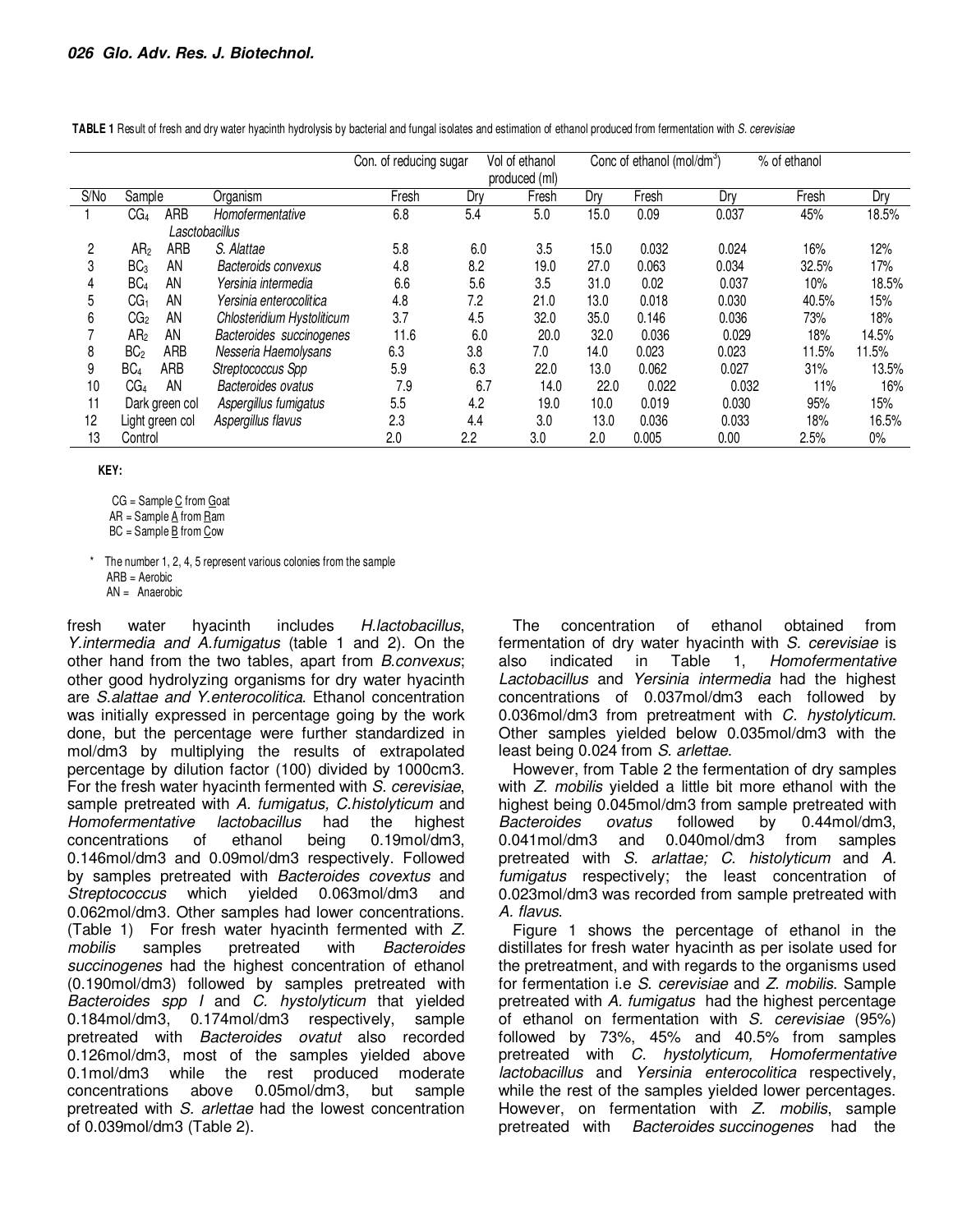Con. of reducing sugar Vol of ethanol Conc of ethanol  $(mol/dm<sup>3</sup>)$ ) % of ethanol produced (ml) S/No Sample Organism Fresh Dry Fresh Dry Fresh Dry Fresh Dry 1 CG4 ARB Homofermentative 7.4 5.6 8.6 23.0 0.115 0.038 57% 19% **Lasctobacillus**  2 AR2 ARB S. Alattae 5.0 6.4 6.0 18.0 0.039 0.044 19.5% 22% 3 BC3 AN Bacteroids convexus 5.2 7.5 5.0 22.0 0.184 0.030 92% 15% 4 BC4 AN Yersinia intermedia 5.0 7.2 22.0 23.0 0.1 0.035 50% 17.5% 5 CG<sub>1</sub> and *tersinia intercolitica* 7.1 6.9 15.0 11.0 0.124 0.026 62.% 3% 6 CG2 AN Chlosteridium Hystoliticum 5.9 5.4 20.0 16.0 0.174 0.041 87% 20.5% 7 AR2 AN Bacteroides succinogenes 6.4 5.7 20.0 29.0 0.190 0.028 95% 14% 8 BC2 ARB Nesseria Haemolysans 4.2 5.9 5.0 34.0 0.066 0.022 33% 11% 9 BC4 ARB Streptococcus Spp 10.2 4.3 6.0 18.0 0.087 0.027 43.5% 13.5% 10 CG4 AN Bacteroides ovatus 4.9 7.8 15.0 15.0 0.126 0.045 63% 22.5% 11 Dark green col Aspergillus fumigatus 6.0 3.7 10.0 33.0 0.11 0.040 55% 20% 12 Light green col Aspergillus flavus 10.4 3.6 5.0 24.0 0.070 0.023 35% 11.5% 13 Control 2.5 2.2 2.5 2.0 0.005 0.00 2.5% 0%

 **TABLE 2** Result of fresh and dry water hyacinth hydrolysis by bacteria and fungal isolates and estimation of ethanol produced from fermentation with Z.mobilis

# **KEY**:

CG = Sample C from Goat

AR = Sample A from Ram

BC = Sample B from Cow

The number 1, 2, 4, 5 represent various colonies from the sample ARB = Aerobic

AN = Anaerobic



#### **Microbial innoculants**

**Figure 1** Percentage of ethanol for fresh water hyacinth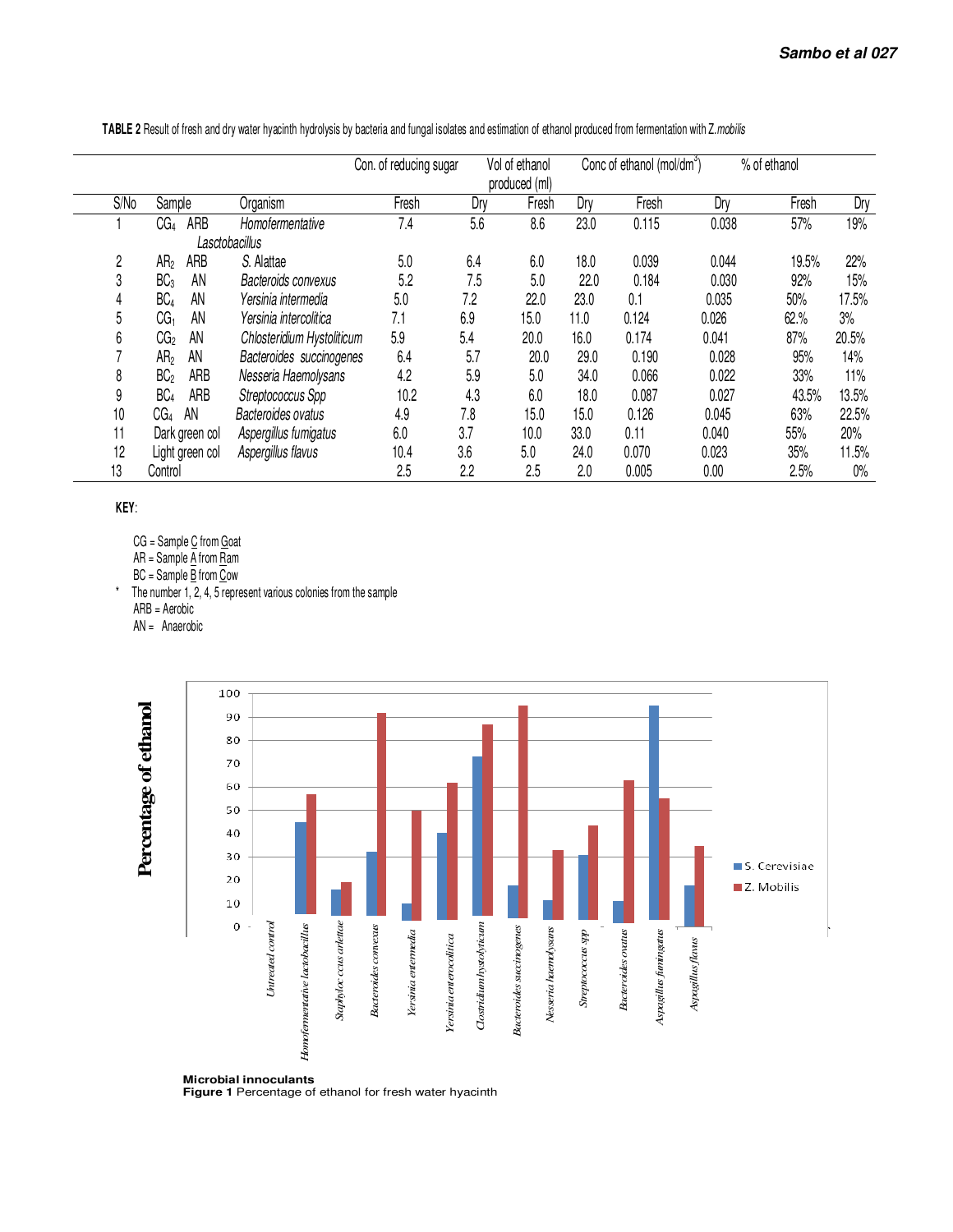

**TABLE 3** Results of proximate analysis of fresh and dry water hyacinth:

| <b>SAMPLE</b> | % MOISTURE | . ASH<br>%. | $%$ FAT $%$ | %FIBRE | %NITROGEN | $%$ CP | $%$ CHO |
|---------------|------------|-------------|-------------|--------|-----------|--------|---------|
| <b>FRESH</b>  | 86.000     | 2.500       | .500        | .000   | 0.154     | 0.963  | 94.040  |
| <b>DRY</b>    | 5.000      | 42.500      | ،000        | 5.000  | ა.550     | 3.410  | 36.090  |

CP= Crude Protein

CHO=Carbohydrate

highest percentage (95%) followed by 92%, 87%, 63% and 62% from samples pretreated with Bacteroides convexus, C. hystolyticum, Bacteroides ovatus and Yersinia enterocolitica respectively, other samples had moderate percentages while only three samples yielded lower concentrations.

For the dry water hyacinth fermented with S. cerevisiae sample pretreated with Homofermenttive lactobacillus and sample pretreated with Yersinia intermedia yielded the highest percentage of 18.5% each, followed by samples pretreated with C. hystolyticum, Bacteroides convexus and A. flavus which recorded 18%, 17% and 16.5% respectively, other sample yielded lower percentages than the former. Dry water hyacinth fermentated with Z. mobilis yielded a bit more concentration than that fermented with S. cerevisae the highest percentage was obtained from sample pretreated with Bacteroides ovatus (22.5%) followed by 22%, 20.5% and 20% from samples pretreated with S. arlettae, C. hystolyticum and A. fumigatus. Other samples had a concentration of below 20% figure (2).

The fresh water hyacinth had a high amount of carbohydrate from the proximate analysis conducted, this accounted for almost 94.04% (table 3) this serve as abundant source of sugar for conversion to ethanol. Hence the main reason why most of the conical flasks containing fresh water hyacinth yielded more concentration(s) of reducing sugar and in turn had high concentration and high percentages of ethanol as against the dry sample (see Table 2 and 3). Although some samples of fresh water hyacinth i.e 2, 3 and 6 (in table 2) and 2,3 and 8 in (Table 3) yielded low concentration(s) of reducing sugar and low ethanol volume when compared with samples from dry water hyacinth. The difference in the concentration of reducing sugar yielded among samples could be due to the reason stated by *Colombato* et al (2002) that it is generally recognized that there are differences between the bacterial species in their ability to generate cellulosic material, some bacteria has a thin cell coat that possess firmly bound *cellulase* and hence adhere tightly to the plant cell material, while in some bacteria, the cellulase is released from the cell coat which